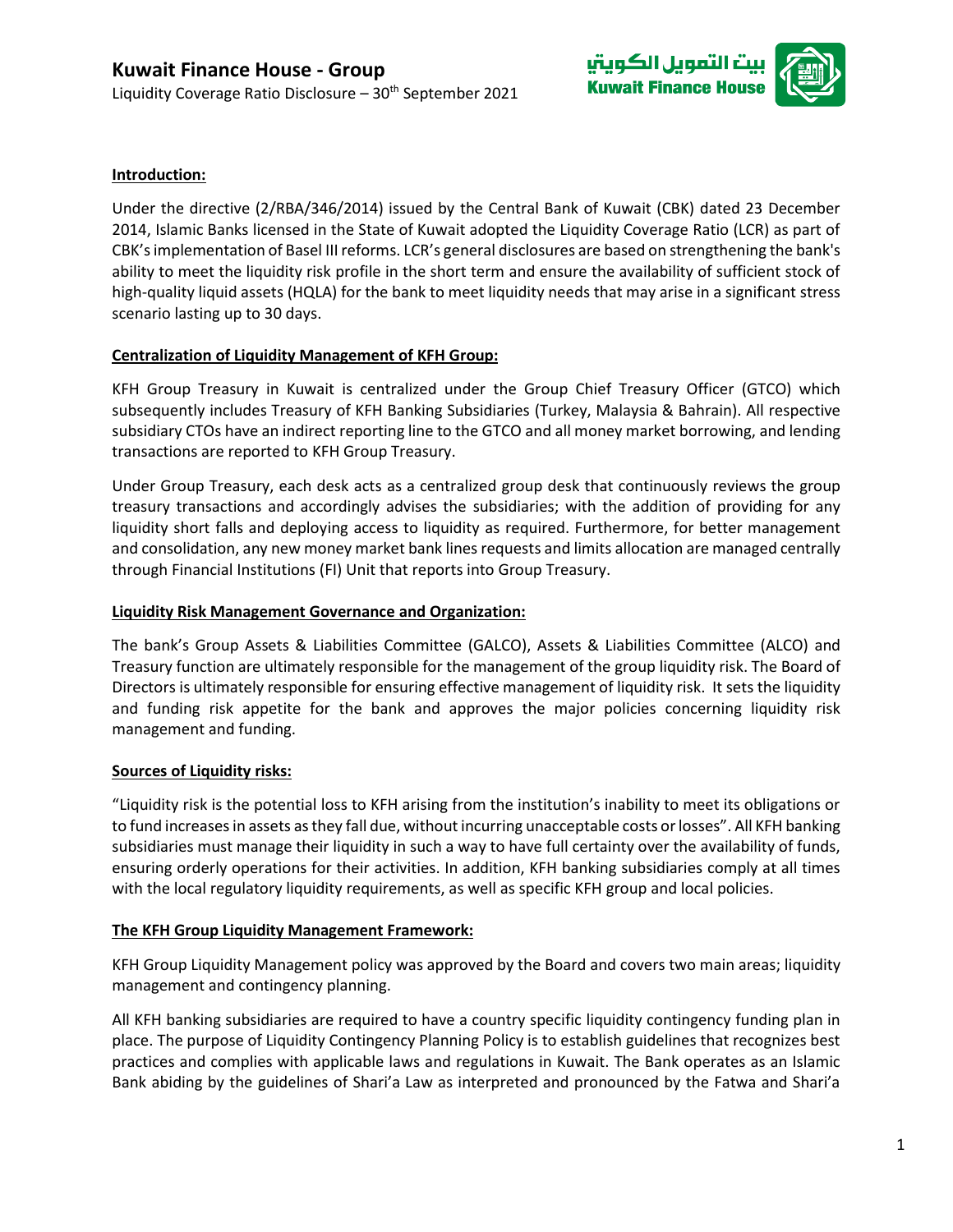# **Kuwait Finance House - Group**

Liquidity Coverage Ratio Disclosure - 30<sup>th</sup> September 2021





Supervisory Board (FASSB) of the Bank as well as any Shari'a guidelines issued by the regulatory bodies in the State of Kuwait.

#### **Results Analysis and Main Drivers**

KFH Group sustained a comfortable HQLA buffer during the three months ending 30 September 2021, averaging roughly KD 5.610 billion (post-haircut) versus an average net cash-outflow of KD 2.509 billion. Furthermore, the LCR for the stated period was 223.6 %.

The average HQLA portfolio after applying flow rates is composed of 93.3% "Level 1" assets, mainly in the form of cash and reserve balances with the CBK and central banks of countries in which our subsidiaries operate.

The main drivers of the net cash outflows were a combination of retail deposits and small business combined with unsecured wholesale funding totaling 60.9 % of total cash-outflows.

Quantitative information on the Liquidity Coverage Ratio is provided in the table below where values are calculated as the simple average of daily observations over the period between 01 July 2021 and 30 September 2021 for KFH Group.